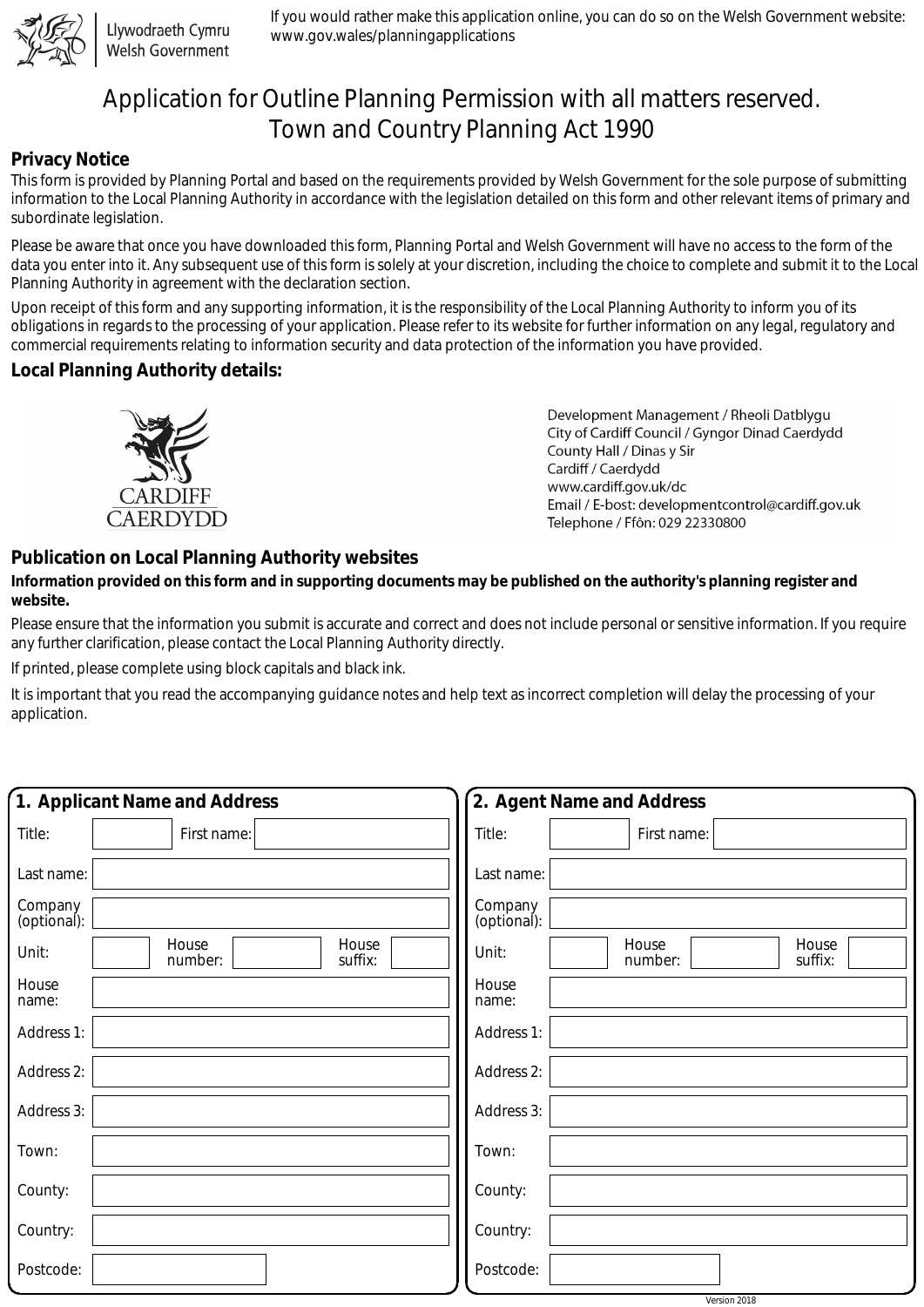| 3. Description of the Proposal                                                                                                                                                                                                                                                                                                                                                                                                                                                                                        |                                                                                                                                                                                                                                                                                                                                                                                                                                                                                                                                                                 |
|-----------------------------------------------------------------------------------------------------------------------------------------------------------------------------------------------------------------------------------------------------------------------------------------------------------------------------------------------------------------------------------------------------------------------------------------------------------------------------------------------------------------------|-----------------------------------------------------------------------------------------------------------------------------------------------------------------------------------------------------------------------------------------------------------------------------------------------------------------------------------------------------------------------------------------------------------------------------------------------------------------------------------------------------------------------------------------------------------------|
| Please describe the proposal                                                                                                                                                                                                                                                                                                                                                                                                                                                                                          |                                                                                                                                                                                                                                                                                                                                                                                                                                                                                                                                                                 |
|                                                                                                                                                                                                                                                                                                                                                                                                                                                                                                                       |                                                                                                                                                                                                                                                                                                                                                                                                                                                                                                                                                                 |
| Has building or works already been carried out?                                                                                                                                                                                                                                                                                                                                                                                                                                                                       | No<br>Yes                                                                                                                                                                                                                                                                                                                                                                                                                                                                                                                                                       |
| If Yes, please state the date when building<br>or works were started (DD/MM/YYYY):                                                                                                                                                                                                                                                                                                                                                                                                                                    | (date must be pre-application submission)                                                                                                                                                                                                                                                                                                                                                                                                                                                                                                                       |
| Have the works been completed?<br>If Yes, please state when the works were<br>completed (DD/MM/YYYY):                                                                                                                                                                                                                                                                                                                                                                                                                 | Yes<br>No<br>(date must be pre-application submission)                                                                                                                                                                                                                                                                                                                                                                                                                                                                                                          |
| 4. Site Details<br>Please provide the full postal address of the application site.<br>House<br>House<br>Unit:<br>suffix:<br>number:<br>House<br>name:<br>Address 1:<br>Address 2:<br>Town:<br>County:<br>Postcode<br>(optional):<br>If you cannot provide a postcode, the description of site location<br>must be completed. Please provide the most accurate site<br>description you can, to help locate the site - for example "field to<br>the North of the Post Office".<br>Northing:<br>Easting:<br>Description: | 5. Pre-application Advice<br>Has pre-application advice been sought from the local<br>authority about this application?<br>No<br>Yes<br>If Yes, please complete the following information about the advice<br>you were given. (This will help the authority to deal with this<br>application more efficiently).<br>Please tick if the full contact details are not<br>known, and then complete as much as possible:<br>Officer name:<br>Reference:<br>Date (DD/MM/YYYY):<br>(must be pre-application submission)<br>Details of pre-application advice received? |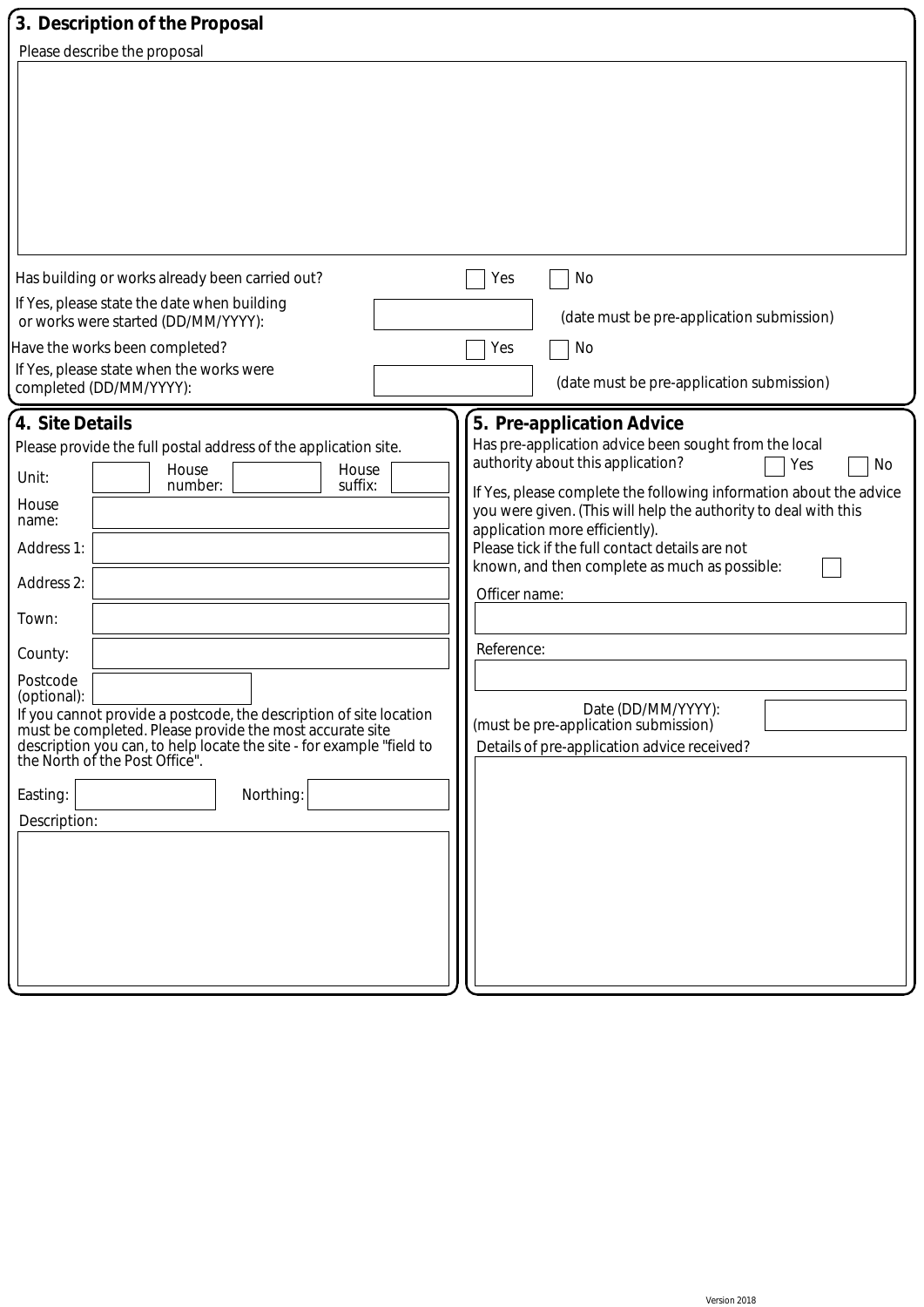| a) Protected and priority species:<br>proposed development<br>No         | 6. Biodiversity and Geological Conservation<br>and additional documentation"). The notes provide further information on when there is a reasonable likelihood that any important<br>Having referred to the guidance notes, is there a reasonable likelihood of the following being affected adversely or conserved and<br>enhanced within the application site, or on land adjacent to or near the application site?<br>Yes, on the development site<br>Yes, on land adjacent to or near the<br><b>Supporting Information Requirements</b> | other biodiversity features:<br>proposed development<br>No |    | b) Designated sites, important habitats or<br>Yes, on the development site<br>Yes, on land adjacent to or near the                                                                           | importance:<br>No           | To assist in answering the following questions refer to the guidance notes on the Planning Portal website (see "Local level requirements<br>biodiversity or geological conservation features may be present or nearby and whether they are likely to be affected by your proposals.<br>c) Features of geological conservation<br>Yes, on the development site<br>Yes, on land adjacent to or near the<br>proposed development |
|--------------------------------------------------------------------------|--------------------------------------------------------------------------------------------------------------------------------------------------------------------------------------------------------------------------------------------------------------------------------------------------------------------------------------------------------------------------------------------------------------------------------------------------------------------------------------------------------------------------------------------|------------------------------------------------------------|----|----------------------------------------------------------------------------------------------------------------------------------------------------------------------------------------------|-----------------------------|-------------------------------------------------------------------------------------------------------------------------------------------------------------------------------------------------------------------------------------------------------------------------------------------------------------------------------------------------------------------------------------------------------------------------------|
|                                                                          | the application, sufficient information and assessments to allow the local planning authority to determine the proposal.<br>Failure to submit all information required will result in your application being deemed invalid. It will not be considered valid until all<br>information required by the Local Planning Authority has been submitted.<br>Your Local Planning Authority will be able to advise on the content of any assessments that may be required.                                                                         |                                                            |    |                                                                                                                                                                                              |                             | Where a development proposal is likely to affect features of biodiversity or geological conservation interest, you will need to submit, with                                                                                                                                                                                                                                                                                  |
| Have you consulted your neighbours or<br>If Yes, please provide details: | 7. Neighbour and Community Consultation<br>the local community about the proposal?                                                                                                                                                                                                                                                                                                                                                                                                                                                         | Yes                                                        | No | 8. Authority Employee / Member<br>With respect to the Authority, I am:<br>a) a member of staff<br>b) an elected member<br>c) related to a member of staff<br>d) related to an elected member |                             | Do any of these<br>statements apply to you?<br>No<br>Yes<br>If Yes, please provide details of the name, relationship and role                                                                                                                                                                                                                                                                                                 |
| 9. Assessment of Flood Risk                                              | Is the site within an area at risk of flooding? (Refer to the Welsh Government's<br>Development Advice Maps website - http://data.wales.gov.uk/apps/floodmapping/)<br>If Yes, and you are proposing a new building or change of use, please add details of the proposal in the following table:                                                                                                                                                                                                                                            |                                                            |    |                                                                                                                                                                                              | Yes                         | No                                                                                                                                                                                                                                                                                                                                                                                                                            |
| Floodplain Area                                                          | Residential (Number of units)                                                                                                                                                                                                                                                                                                                                                                                                                                                                                                              |                                                            |    | Non-residential (Area of land - hectares)                                                                                                                                                    |                             |                                                                                                                                                                                                                                                                                                                                                                                                                               |
| Floodplain C1<br>Floodplain C2                                           |                                                                                                                                                                                                                                                                                                                                                                                                                                                                                                                                            |                                                            |    |                                                                                                                                                                                              |                             |                                                                                                                                                                                                                                                                                                                                                                                                                               |
| $lang = en)$                                                             | If the proposed development is within an area at risk of flooding you will need to consider whether it is appropriate to submit a flood<br>Is your proposal within 20 metres of a watercourse (e.g. river, stream or beck)?                                                                                                                                                                                                                                                                                                                |                                                            |    | Yes                                                                                                                                                                                          | No                          | consequences assessment. (Refer to Section 6 and 7 and Appendix 1 of TAN 15 - http://wales.gov.uk/topics/planning/policy/tans/tan15/?                                                                                                                                                                                                                                                                                         |
|                                                                          | Will the proposal increase the flood risk elsewhere?<br>or more, require Sustainable Drainage Systems (SuDS) for surface water designed and built in accordance with the Welsh<br>(SAB) role. Please contact your local authority for details of how to apply.                                                                                                                                                                                                                                                                             |                                                            |    | Yes                                                                                                                                                                                          | No                          | From 7 January 2019, all new developments of more than 1 dwelling house or where the construction area is 100 square metres<br>Ministers' Statutory SuDS Standards. SuDS Schemes must be approved by your local authority acting in its SuDS Approving Body                                                                                                                                                                   |
| How will surface water be disposed of?                                   | Sustainable drainage system                                                                                                                                                                                                                                                                                                                                                                                                                                                                                                                | Soakaway                                                   |    | Main sewer                                                                                                                                                                                   | <b>Existing watercourse</b> | Pond/lake                                                                                                                                                                                                                                                                                                                                                                                                                     |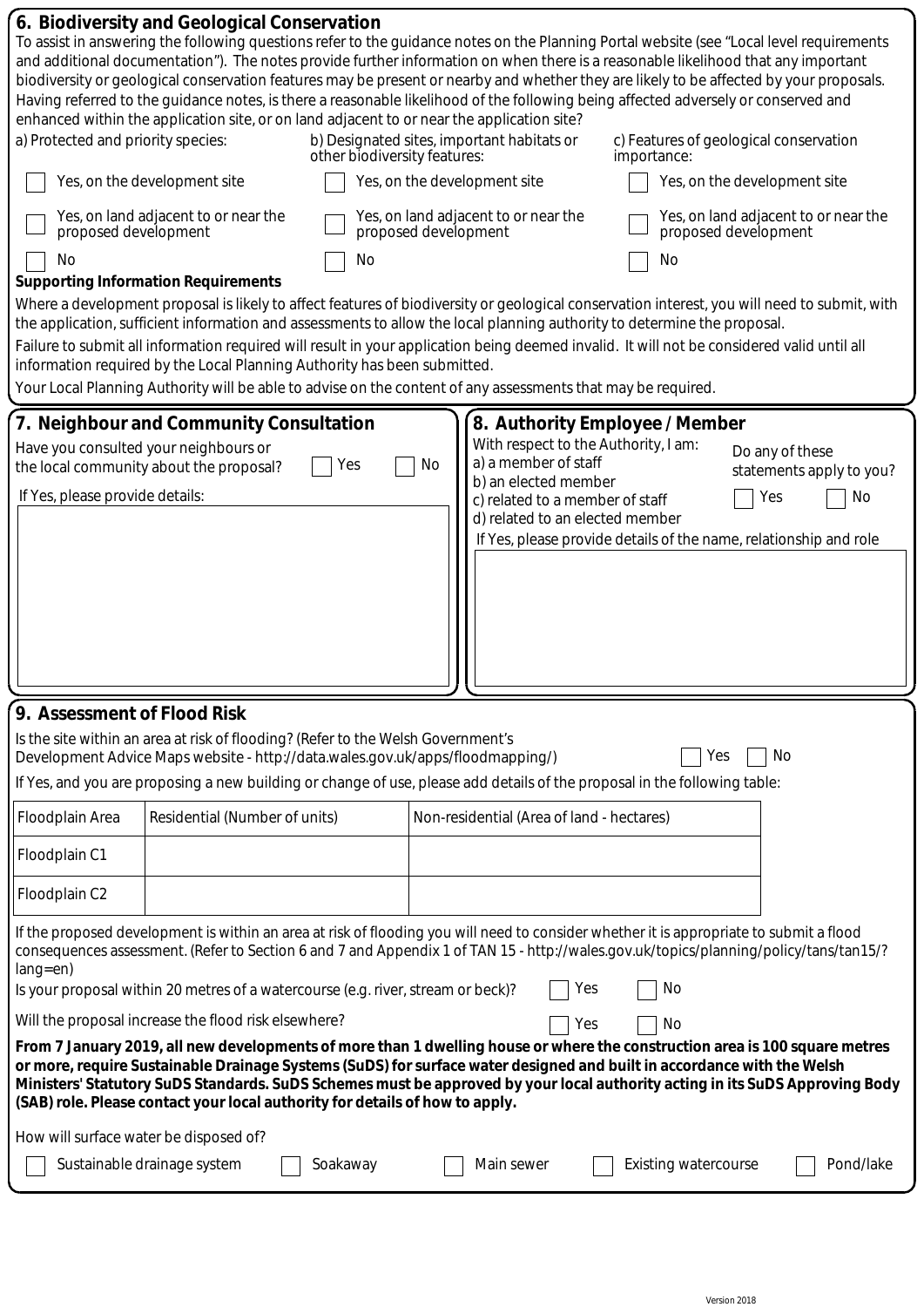| 10. Existing Use                                                                                                                                         |    | 11. Renewable and Low Carbon Energy                                                                                   |                 |                      |
|----------------------------------------------------------------------------------------------------------------------------------------------------------|----|-----------------------------------------------------------------------------------------------------------------------|-----------------|----------------------|
| Please describe the current use of the site:                                                                                                             |    | Does your proposal involve the installation of a stand-alone<br>renewable or low-carbon energy development?           |                 | Yes<br>No            |
|                                                                                                                                                          |    | If you have answered Yes to the question above please state the<br>proposed energy output capacity in MegaWatts (MW): |                 |                      |
| Yes<br>Is the site currently vacant?                                                                                                                     | No | Renewable Energy Type                                                                                                 |                 | Energy Capacity (MW) |
| If Yes, please describe the last use of the site:                                                                                                        |    | Anaerobic digestion                                                                                                   |                 |                      |
|                                                                                                                                                          |    | <b>Biofuels</b>                                                                                                       |                 |                      |
|                                                                                                                                                          |    | <b>Biomass</b>                                                                                                        |                 |                      |
| When did this use end (if known)? (DD/MM/YYYY)                                                                                                           |    | Combined heat and power (CHP)                                                                                         |                 |                      |
| (date where known may be approximate)<br>Does the proposal involve any of the following:                                                                 |    | <b>District heating</b>                                                                                               |                 |                      |
| Land which is known or suspected to be<br>Yes<br>contaminated for all or part of the site                                                                | No | <b>Fuel cells</b>                                                                                                     |                 |                      |
| A proposed use that would be particularly<br>vulnerable to the presence of contamination?<br>Yes                                                         | No | Geothermal                                                                                                            |                 |                      |
| If you have answered Yes to any of the above, you will need to<br>submit an appropriate contamination assessment.                                        |    | Ground/water/air heat pumps                                                                                           |                 |                      |
| Does your proposal involve the construction of a                                                                                                         |    | Hydropower                                                                                                            |                 |                      |
| new building?<br>Yes                                                                                                                                     | No | Solar                                                                                                                 |                 |                      |
| If Yes, please complete the following information regarding the<br>element of the site area which is in previously developed land or<br>greenfield land: |    | Waste heat energy                                                                                                     |                 |                      |
| Previously<br>Greenfield                                                                                                                                 |    | Wind                                                                                                                  |                 |                      |
| Developed Land<br>Land                                                                                                                                   |    | Other low carbon or renewable<br>energy (please specify below)                                                        |                 |                      |
| Area of land (ha) proposed for<br>new development                                                                                                        |    |                                                                                                                       |                 |                      |
| 12. Site Area                                                                                                                                            |    |                                                                                                                       |                 |                      |
| Please state the site area in hectares (ha)                                                                                                              |    | If Yes, please complete the following information regarding public<br>open space:                                     |                 |                      |
| Does your proposal involve the construction<br>of a new building which would result in the                                                               |    |                                                                                                                       | Open Space Lost | Open space gained    |
| No<br>Yes<br>loss or gain of public open space?                                                                                                          |    | Area of Land (ha)                                                                                                     |                 |                      |
| 13. Residential Units (Including Conversion)                                                                                                             |    |                                                                                                                       |                 |                      |
| Does your proposal include the gain, loss or change of use of residential units?                                                                         |    | Yes                                                                                                                   | No              |                      |
| If Yes, please specify the existing and proposed number of market and affordable dwellings on the attached plans                                         |    |                                                                                                                       |                 |                      |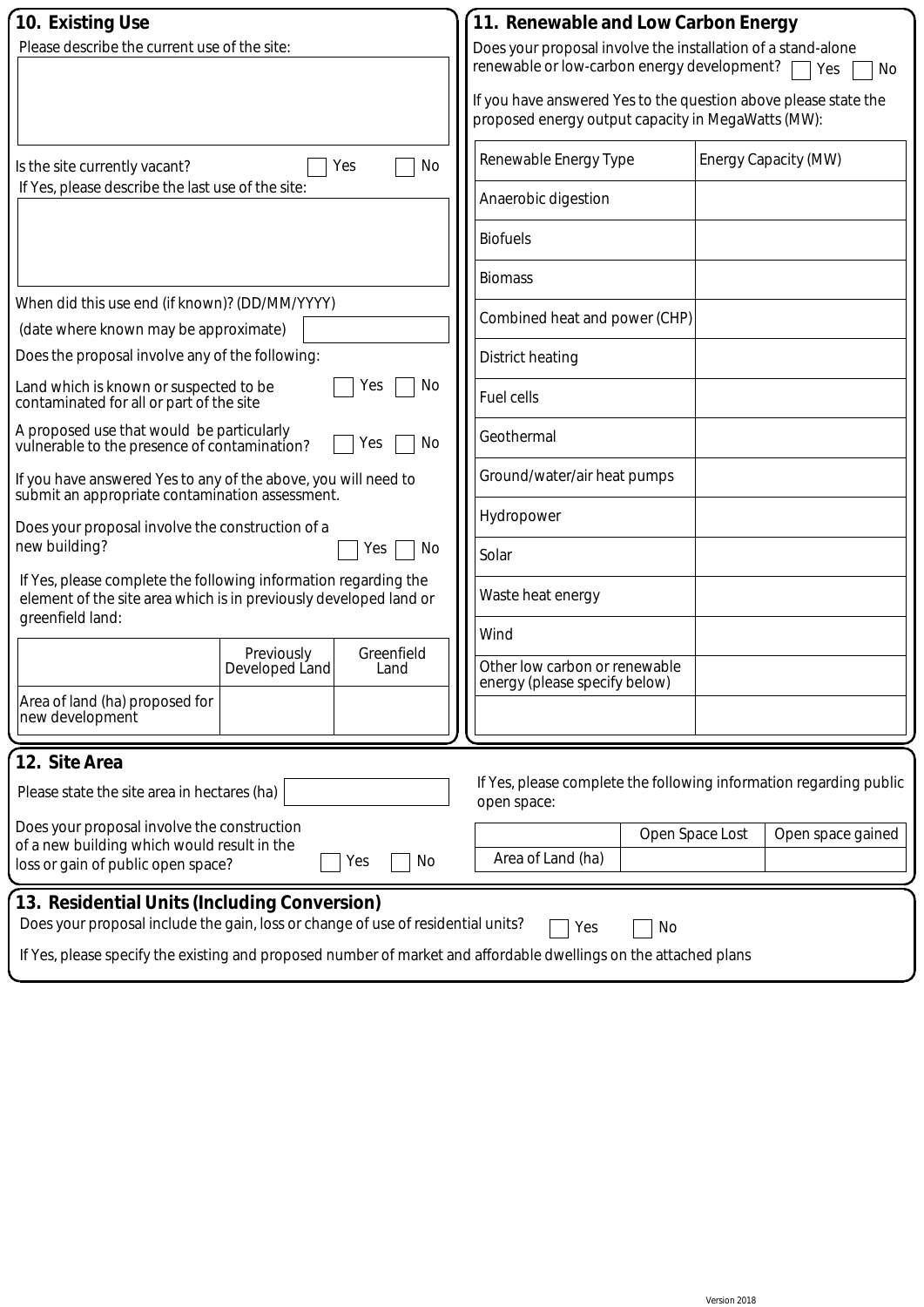|                        |                                 |                                        |                   | 14. All Types of Development: Non-residential Floorspace<br>Does your proposal involve the loss, gain or change of use of non-residential floorspace? |  |                                                                                              |         | Yes                                                                                                                   |         | No      | Unknown                                                                                 |
|------------------------|---------------------------------|----------------------------------------|-------------------|-------------------------------------------------------------------------------------------------------------------------------------------------------|--|----------------------------------------------------------------------------------------------|---------|-----------------------------------------------------------------------------------------------------------------------|---------|---------|-----------------------------------------------------------------------------------------|
|                        |                                 |                                        |                   | If you have answered Yes to the question above please add details in the following table:                                                             |  |                                                                                              |         |                                                                                                                       |         |         |                                                                                         |
|                        | Use class/type of use           |                                        | applicable<br>Not | <b>Existing gross</b><br>internal<br>floorspace<br>(square metres)                                                                                    |  | Gross internal floorspace<br>to be lost by change of<br>use or demolition<br>(square metres) | Unknown | Total gross internal<br>floorspace proposed<br>(including change of<br>use)(square metres)                            |         | Unknown | Net additional gross<br>internal floorspace<br>following development<br>(square metres) |
| A <sub>1</sub>         |                                 | Shops                                  |                   |                                                                                                                                                       |  |                                                                                              |         |                                                                                                                       |         |         |                                                                                         |
|                        |                                 | Net tradable area:                     |                   |                                                                                                                                                       |  |                                                                                              |         |                                                                                                                       |         |         |                                                                                         |
| A2                     |                                 | Financial and<br>professional services |                   |                                                                                                                                                       |  |                                                                                              |         |                                                                                                                       |         |         |                                                                                         |
| A <sub>3</sub>         |                                 | Restaurants and cafes                  |                   |                                                                                                                                                       |  |                                                                                              |         |                                                                                                                       |         |         |                                                                                         |
| B1(a)                  |                                 | Offices                                |                   |                                                                                                                                                       |  |                                                                                              |         |                                                                                                                       |         |         |                                                                                         |
| B1(b)                  |                                 | Research and<br>development            |                   |                                                                                                                                                       |  |                                                                                              |         |                                                                                                                       |         |         |                                                                                         |
| B1(c)                  |                                 | Light industrial                       |                   |                                                                                                                                                       |  |                                                                                              |         |                                                                                                                       |         |         |                                                                                         |
| B <sub>2</sub>         |                                 | General industrial                     |                   |                                                                                                                                                       |  |                                                                                              |         |                                                                                                                       |         |         |                                                                                         |
| B <sub>8</sub>         | Storage or distribution         |                                        |                   |                                                                                                                                                       |  |                                                                                              |         |                                                                                                                       |         |         |                                                                                         |
| C <sub>1</sub>         |                                 | Hotels and halls of<br>residence       |                   |                                                                                                                                                       |  |                                                                                              |         |                                                                                                                       |         |         |                                                                                         |
| C <sub>2</sub>         | <b>Residential institutions</b> |                                        |                   |                                                                                                                                                       |  |                                                                                              |         |                                                                                                                       |         |         |                                                                                         |
| D <sub>1</sub>         |                                 | Non-residential<br>institutions        |                   |                                                                                                                                                       |  |                                                                                              |         |                                                                                                                       |         |         |                                                                                         |
| D <sub>2</sub>         |                                 | Assembly and leisure                   |                   |                                                                                                                                                       |  |                                                                                              |         |                                                                                                                       |         |         |                                                                                         |
| <b>OTHER</b>           |                                 |                                        |                   |                                                                                                                                                       |  |                                                                                              |         |                                                                                                                       |         |         |                                                                                         |
| Please<br>specify      |                                 |                                        |                   |                                                                                                                                                       |  |                                                                                              |         |                                                                                                                       |         |         |                                                                                         |
|                        |                                 | Total                                  |                   |                                                                                                                                                       |  |                                                                                              |         |                                                                                                                       |         |         |                                                                                         |
|                        |                                 |                                        |                   |                                                                                                                                                       |  |                                                                                              |         | In addition, for hotels, residential institutions and hostels, please additionally indicate the loss or gain of rooms |         |         |                                                                                         |
| Use<br>class           | Type of use                     | Not<br>applicable                      |                   | Existing rooms to be lost by<br>change of use or demolition                                                                                           |  | Unknown                                                                                      |         | Total rooms proposed<br>(including changes of use)                                                                    | Unknown |         | Net additional rooms                                                                    |
| C1                     | Hotels                          |                                        |                   |                                                                                                                                                       |  |                                                                                              |         |                                                                                                                       |         |         |                                                                                         |
| C <sub>2</sub>         | Residential<br>Institutions     |                                        |                   |                                                                                                                                                       |  |                                                                                              |         |                                                                                                                       |         |         |                                                                                         |
| <b>OTHER</b><br>Please |                                 |                                        |                   |                                                                                                                                                       |  |                                                                                              |         |                                                                                                                       |         |         |                                                                                         |
| specify                |                                 |                                        |                   |                                                                                                                                                       |  |                                                                                              |         |                                                                                                                       |         |         |                                                                                         |
|                        | 15. Employment                  |                                        |                   |                                                                                                                                                       |  |                                                                                              |         |                                                                                                                       |         |         |                                                                                         |
|                        |                                 |                                        |                   | Please complete the following information regarding employees:                                                                                        |  |                                                                                              |         |                                                                                                                       |         |         |                                                                                         |
|                        | <b>Existing employees</b>       |                                        |                   | Full-time                                                                                                                                             |  | Part-time                                                                                    |         |                                                                                                                       |         |         | Total full-time equivalent                                                              |
|                        | Proposed employees              |                                        |                   |                                                                                                                                                       |  |                                                                                              |         |                                                                                                                       |         |         |                                                                                         |
|                        |                                 |                                        |                   |                                                                                                                                                       |  |                                                                                              |         |                                                                                                                       |         |         |                                                                                         |
|                        | 16. Hours of Opening            |                                        |                   | If known, please state the hours of opening (e.g. 15:30) for each non-residential use proposed:                                                       |  |                                                                                              |         |                                                                                                                       |         |         |                                                                                         |
|                        | Use                             |                                        |                   | Monday to Friday                                                                                                                                      |  | Saturday                                                                                     |         | Sunday and<br>Bank Holidays                                                                                           |         |         | Not known                                                                               |
|                        |                                 |                                        |                   |                                                                                                                                                       |  |                                                                                              |         |                                                                                                                       |         |         |                                                                                         |
|                        |                                 |                                        |                   |                                                                                                                                                       |  |                                                                                              |         |                                                                                                                       |         |         |                                                                                         |
|                        |                                 |                                        |                   |                                                                                                                                                       |  |                                                                                              |         |                                                                                                                       |         |         |                                                                                         |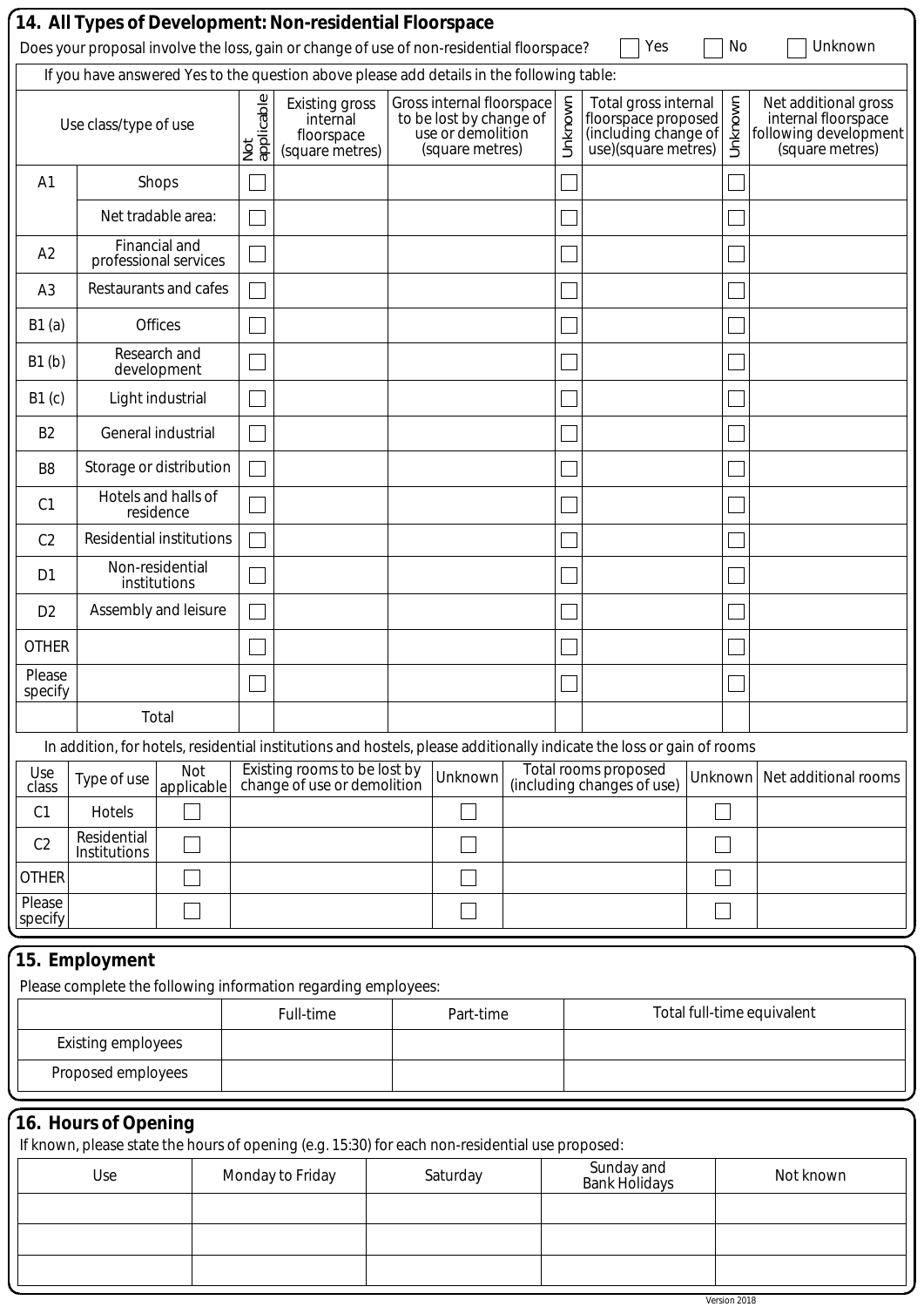| 17. Industrial or Commercial Processes and Machinery                                     |                           |                                                                                                                                                                    |         |
|------------------------------------------------------------------------------------------|---------------------------|--------------------------------------------------------------------------------------------------------------------------------------------------------------------|---------|
| air conditioning. Please include the type of machinery which may be installed on site:   |                           | Please describe the activities and processes which would be carried out on the site and the end products including plant, ventilation or                           |         |
|                                                                                          |                           |                                                                                                                                                                    |         |
|                                                                                          |                           |                                                                                                                                                                    |         |
|                                                                                          |                           |                                                                                                                                                                    |         |
|                                                                                          |                           |                                                                                                                                                                    |         |
| Is the proposal a waste management development?                                          |                           | Unknown<br>Yes<br>No                                                                                                                                               |         |
| If the answer is Yes, please complete the following table:                               |                           |                                                                                                                                                                    |         |
|                                                                                          |                           | The total capacity of the void in cubic<br>Maximum annual<br>operational through                                                                                   |         |
|                                                                                          | Not<br>ap <u>plicable</u> | metres, including engineering<br>surcharge and making no allowance for<br>cover or restoration material (or tonnes<br>put in tonnes (or litres if<br>liquid waste) | Unknown |
|                                                                                          |                           | if solid waste or litres if liquid waste)                                                                                                                          |         |
| Inert landfill<br>Non-hazardous landfill                                                 |                           |                                                                                                                                                                    |         |
|                                                                                          |                           |                                                                                                                                                                    |         |
| Hazardous landfill                                                                       |                           |                                                                                                                                                                    |         |
| Energy from waste incineration                                                           |                           |                                                                                                                                                                    |         |
| Other incineration                                                                       |                           |                                                                                                                                                                    |         |
| Landfill gas generation plant                                                            |                           |                                                                                                                                                                    |         |
| Pyrolysis/gasification                                                                   |                           |                                                                                                                                                                    |         |
| Metal recycling site                                                                     |                           |                                                                                                                                                                    |         |
| <b>Transfer stations</b>                                                                 |                           |                                                                                                                                                                    |         |
| Material recovery/recycling facilities (MRFs)                                            |                           |                                                                                                                                                                    |         |
| Household civic amenity sites                                                            |                           |                                                                                                                                                                    |         |
| Open windrow composting                                                                  |                           |                                                                                                                                                                    |         |
| In-vessel composting                                                                     |                           |                                                                                                                                                                    |         |
| Anaerobic digestion                                                                      |                           |                                                                                                                                                                    |         |
| Any combined mechanical, biological and/<br>or thermal treatment (MBT)                   |                           |                                                                                                                                                                    |         |
| Sewage treatment works                                                                   |                           |                                                                                                                                                                    |         |
| Other treatment                                                                          |                           |                                                                                                                                                                    |         |
| Recycling facilities construction, demolition<br>and excavation waste                    |                           |                                                                                                                                                                    |         |
| Storage of waste                                                                         |                           |                                                                                                                                                                    |         |
| Other waste management                                                                   |                           |                                                                                                                                                                    |         |
| Other developments                                                                       |                           |                                                                                                                                                                    |         |
| Please provide the maximum annual operational throughput of the following waste streams: |                           |                                                                                                                                                                    |         |
| Municipal                                                                                |                           |                                                                                                                                                                    |         |
| Construction, demolition and excavation                                                  |                           |                                                                                                                                                                    |         |
| Commercial and industrial                                                                |                           |                                                                                                                                                                    |         |
| Hazardous                                                                                |                           |                                                                                                                                                                    |         |
| planning authority should make clear what information it requires on its website.        |                           | If this is a landfill application you will need to provide further information before your application can be determined. Your waste                               |         |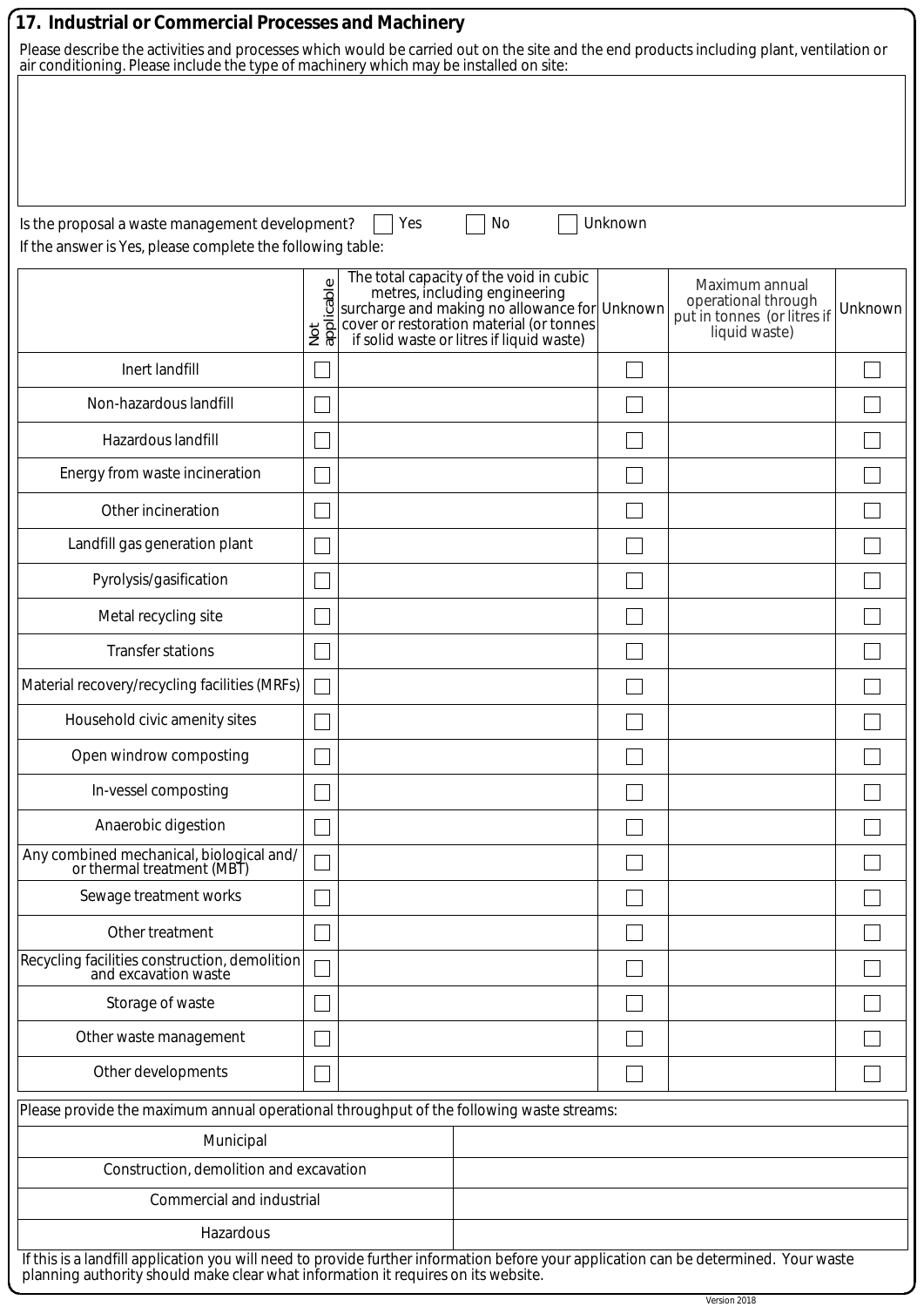| 18. Ownership Certificates                                                                                                                                                                                                                                                                                                                                                                                                                     |  |                                          |                                                                                                       |                    |
|------------------------------------------------------------------------------------------------------------------------------------------------------------------------------------------------------------------------------------------------------------------------------------------------------------------------------------------------------------------------------------------------------------------------------------------------|--|------------------------------------------|-------------------------------------------------------------------------------------------------------|--------------------|
| One Certificate A, B, C, or D, must be completed, together with the Agricultural Holdings Certificate with this application form                                                                                                                                                                                                                                                                                                               |  | Certificate of Ownership - Certificate A |                                                                                                       |                    |
|                                                                                                                                                                                                                                                                                                                                                                                                                                                |  |                                          | Town and Country Planning (Development Management Procedure) (Wales) Order 2012                       |                    |
| I certify/The applicant certifies that on the day 21 days before the date of this application nobody except myself/ the applicant was the<br>owner <i>(owner is a person with a freehold interest or leasehold interest with at least 7 years left to run)</i> of any part of the land or building to                                                                                                                                          |  |                                          |                                                                                                       |                    |
| which the application relates.                                                                                                                                                                                                                                                                                                                                                                                                                 |  |                                          |                                                                                                       |                    |
| Signed - Applicant:                                                                                                                                                                                                                                                                                                                                                                                                                            |  | Or signed - Agent:                       |                                                                                                       | Date (DD/MM/YYYY): |
|                                                                                                                                                                                                                                                                                                                                                                                                                                                |  |                                          |                                                                                                       |                    |
|                                                                                                                                                                                                                                                                                                                                                                                                                                                |  | Certificate of Ownership - Certificate B |                                                                                                       |                    |
| I certify/ The applicant certifies that I have/the applicant has given the requisite notice to everyone else (as listed below) who, on the day<br>21 days before the date of this application, was the owner (owner is a person with a freehold interest or leasehold interest with at least 7 years<br>left to run) of any part of the land or building to which this application relates.                                                    |  |                                          | Town and Country Planning (Development Management Procedure) (Wales) Order 2012                       |                    |
| Name of Owner                                                                                                                                                                                                                                                                                                                                                                                                                                  |  | Date Notice Served                       |                                                                                                       |                    |
|                                                                                                                                                                                                                                                                                                                                                                                                                                                |  |                                          |                                                                                                       |                    |
|                                                                                                                                                                                                                                                                                                                                                                                                                                                |  |                                          |                                                                                                       |                    |
|                                                                                                                                                                                                                                                                                                                                                                                                                                                |  |                                          |                                                                                                       |                    |
|                                                                                                                                                                                                                                                                                                                                                                                                                                                |  |                                          |                                                                                                       |                    |
|                                                                                                                                                                                                                                                                                                                                                                                                                                                |  |                                          |                                                                                                       |                    |
|                                                                                                                                                                                                                                                                                                                                                                                                                                                |  |                                          |                                                                                                       |                    |
|                                                                                                                                                                                                                                                                                                                                                                                                                                                |  |                                          |                                                                                                       |                    |
|                                                                                                                                                                                                                                                                                                                                                                                                                                                |  |                                          |                                                                                                       |                    |
|                                                                                                                                                                                                                                                                                                                                                                                                                                                |  |                                          |                                                                                                       |                    |
| Signed - Applicant:                                                                                                                                                                                                                                                                                                                                                                                                                            |  | Or signed - Agent:                       |                                                                                                       | Date (DD/MM/YYYY): |
|                                                                                                                                                                                                                                                                                                                                                                                                                                                |  |                                          |                                                                                                       |                    |
|                                                                                                                                                                                                                                                                                                                                                                                                                                                |  |                                          |                                                                                                       |                    |
| I certify/ The applicant certifies that:<br>Neither Certificate A or B can be issued for this application<br>All reasonable steps have been taken to find out the names and addresses of the other owners (owner is a person with a freehold<br>interest or leasehold interest with at least 7 years left to run) of the land or building, or of a part of it, but I have/ the applicant has<br>been unable to do so.<br>The steps taken were: |  | Certificate of Ownership - Certificate C | Town and Country Planning (Development Management Procedure) (Wales) Order 2012                       |                    |
|                                                                                                                                                                                                                                                                                                                                                                                                                                                |  |                                          |                                                                                                       |                    |
| Name of Owner                                                                                                                                                                                                                                                                                                                                                                                                                                  |  | Address                                  |                                                                                                       | Date Notice Served |
|                                                                                                                                                                                                                                                                                                                                                                                                                                                |  |                                          |                                                                                                       |                    |
|                                                                                                                                                                                                                                                                                                                                                                                                                                                |  |                                          |                                                                                                       |                    |
|                                                                                                                                                                                                                                                                                                                                                                                                                                                |  |                                          |                                                                                                       |                    |
|                                                                                                                                                                                                                                                                                                                                                                                                                                                |  |                                          |                                                                                                       |                    |
|                                                                                                                                                                                                                                                                                                                                                                                                                                                |  |                                          |                                                                                                       |                    |
|                                                                                                                                                                                                                                                                                                                                                                                                                                                |  |                                          |                                                                                                       |                    |
|                                                                                                                                                                                                                                                                                                                                                                                                                                                |  |                                          |                                                                                                       |                    |
|                                                                                                                                                                                                                                                                                                                                                                                                                                                |  |                                          |                                                                                                       |                    |
|                                                                                                                                                                                                                                                                                                                                                                                                                                                |  |                                          |                                                                                                       |                    |
| Notice of the application has been published in the following newspaper<br>(circulating in the area where the land is situated):                                                                                                                                                                                                                                                                                                               |  |                                          | On the following date (which must not be earlier<br>than 21 days before the date of the application): |                    |
|                                                                                                                                                                                                                                                                                                                                                                                                                                                |  |                                          |                                                                                                       |                    |
| Signed - Applicant:                                                                                                                                                                                                                                                                                                                                                                                                                            |  | Or signed - Agent:                       |                                                                                                       | Date (DD/MM/YYYY): |
|                                                                                                                                                                                                                                                                                                                                                                                                                                                |  |                                          |                                                                                                       |                    |

Version 2018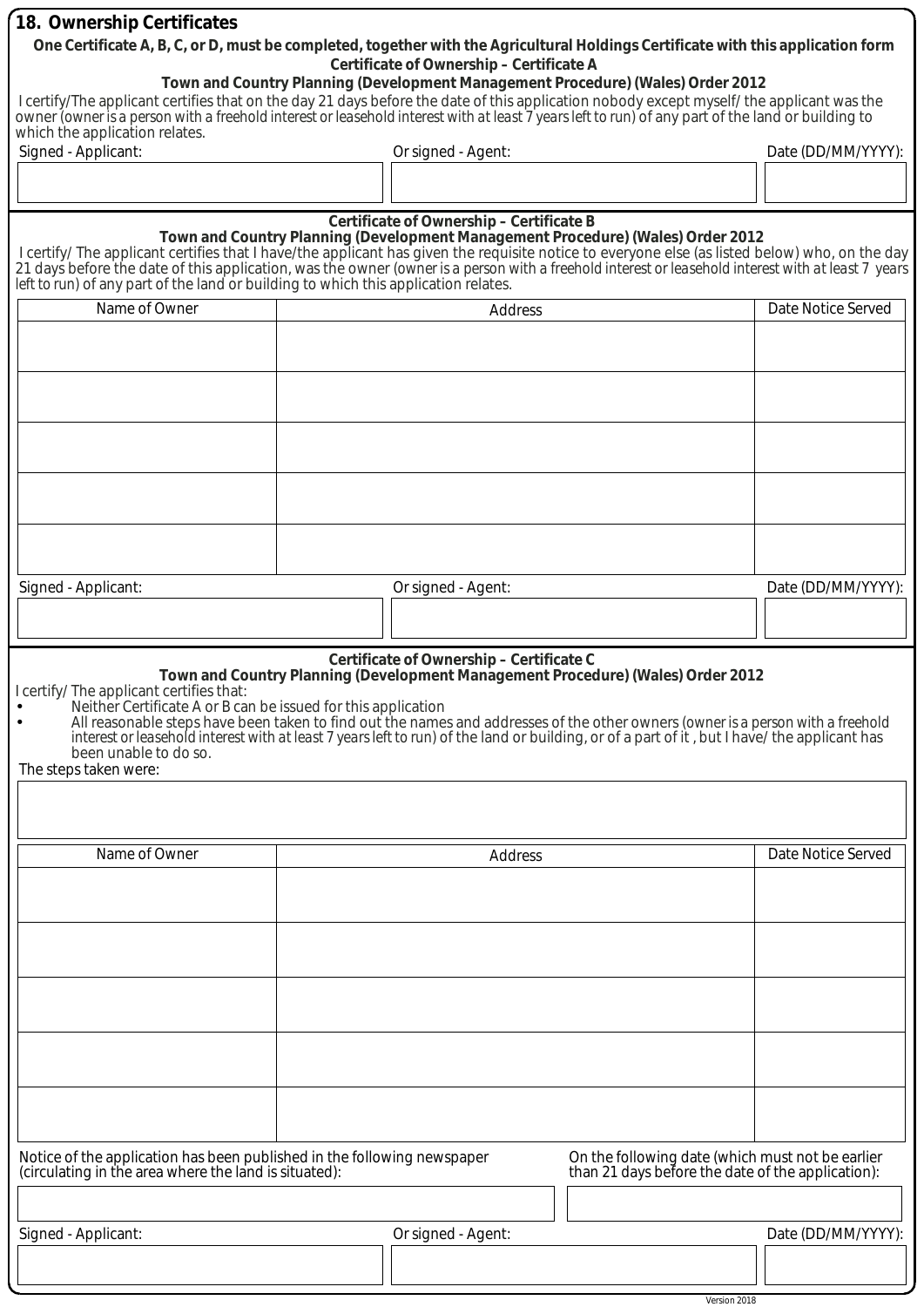| 18. Ownership Certificates (continued)                                                                                                                                                                                                                                                                                                                                                                                                                                                                                     |                                          |                                                                                                                                                    |                    |
|----------------------------------------------------------------------------------------------------------------------------------------------------------------------------------------------------------------------------------------------------------------------------------------------------------------------------------------------------------------------------------------------------------------------------------------------------------------------------------------------------------------------------|------------------------------------------|----------------------------------------------------------------------------------------------------------------------------------------------------|--------------------|
| I certify/ The applicant certifies that:<br>Certificate A cannot be issued for this application<br>All reasonable steps have been taken to find out the names and addresses of everyone else who, on the day 21 days before the<br>date of this application, was the owner (owner is a person with a freehold interest or leasehold interest with at least 7 years left to run)<br>of any part of the land to which this application relates, but I have/ the applicant has been unable to do so.<br>The steps taken were: | Certificate of Ownership - Certificate D | Town and Country Planning (Development Management Procedure) (Wales) Order 2012                                                                    |                    |
| Notice of the application has been published in the following newspaper                                                                                                                                                                                                                                                                                                                                                                                                                                                    |                                          | On the following date (which must not be earlier                                                                                                   |                    |
| (circulating in the area where the land is situated):                                                                                                                                                                                                                                                                                                                                                                                                                                                                      |                                          | than 21 days before the date of the application):                                                                                                  |                    |
|                                                                                                                                                                                                                                                                                                                                                                                                                                                                                                                            |                                          |                                                                                                                                                    |                    |
| Signed - Applicant:                                                                                                                                                                                                                                                                                                                                                                                                                                                                                                        | Or signed - Agent:                       |                                                                                                                                                    | Date (DD/MM/YYYY): |
|                                                                                                                                                                                                                                                                                                                                                                                                                                                                                                                            |                                          |                                                                                                                                                    |                    |
|                                                                                                                                                                                                                                                                                                                                                                                                                                                                                                                            |                                          |                                                                                                                                                    |                    |
| 19. Agricultural Holdings<br>(A) None of the land to which the application relates is, or is part of, an agricultural holding.                                                                                                                                                                                                                                                                                                                                                                                             | <b>Agricultural Holding Certificate</b>  | Town and Country Planning (Development Management Procedure) (Wales) Order 2012<br>Agricultural Land Declaration - You Must Complete Either A or B |                    |
| Signed - Applicant:                                                                                                                                                                                                                                                                                                                                                                                                                                                                                                        | Or signed - Agent:                       |                                                                                                                                                    | Date (DD/MM/YYYY): |
|                                                                                                                                                                                                                                                                                                                                                                                                                                                                                                                            |                                          |                                                                                                                                                    |                    |
| (B) I have/The applicant has given the requisite notice to every person other than myself/the applicant who, on the day 21 days<br>before the date of this application, was a tenant of an agricultural holding on all or part of the land to which this application relates,<br>as listed below:                                                                                                                                                                                                                          |                                          |                                                                                                                                                    |                    |
| Name of Tenant                                                                                                                                                                                                                                                                                                                                                                                                                                                                                                             | Address                                  |                                                                                                                                                    | Date Notice Served |
|                                                                                                                                                                                                                                                                                                                                                                                                                                                                                                                            |                                          |                                                                                                                                                    |                    |
|                                                                                                                                                                                                                                                                                                                                                                                                                                                                                                                            |                                          |                                                                                                                                                    |                    |
|                                                                                                                                                                                                                                                                                                                                                                                                                                                                                                                            |                                          |                                                                                                                                                    |                    |
|                                                                                                                                                                                                                                                                                                                                                                                                                                                                                                                            |                                          |                                                                                                                                                    |                    |
|                                                                                                                                                                                                                                                                                                                                                                                                                                                                                                                            |                                          |                                                                                                                                                    |                    |
| Signed - Applicant:                                                                                                                                                                                                                                                                                                                                                                                                                                                                                                        | Or signed - Agent:                       |                                                                                                                                                    | Date (DD/MM/YYYY): |
|                                                                                                                                                                                                                                                                                                                                                                                                                                                                                                                            |                                          |                                                                                                                                                    |                    |
|                                                                                                                                                                                                                                                                                                                                                                                                                                                                                                                            |                                          |                                                                                                                                                    |                    |